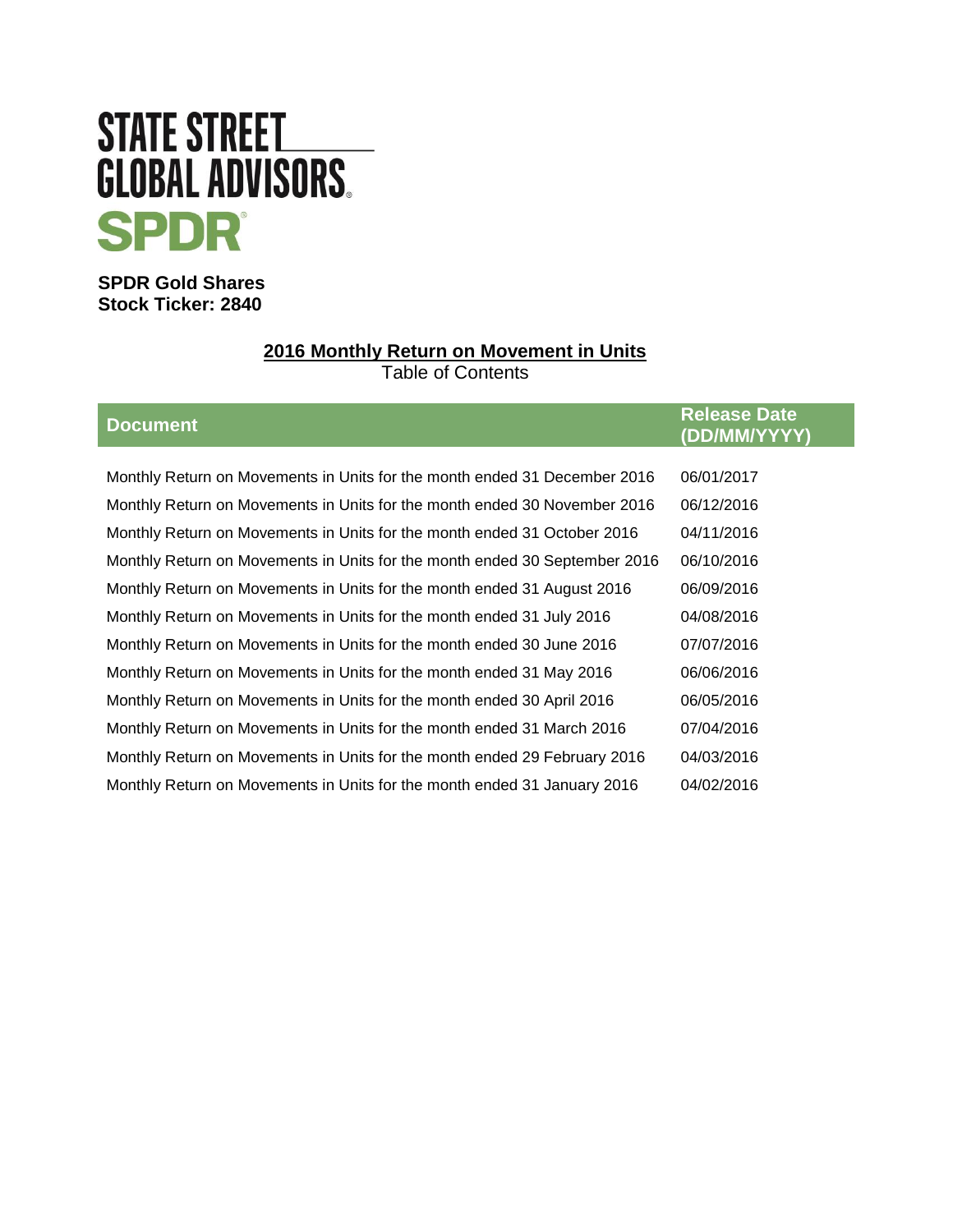

| 31/12/2016<br>For the month ended (dd/mm/yyyy) : |                                              |                |  |
|--------------------------------------------------|----------------------------------------------|----------------|--|
|                                                  | To: Hong Kong Exchanges and Clearing Limited |                |  |
| Name of Scheme                                   | SPDR GOLD TRUST                              |                |  |
| Date Submitted                                   | 06/01/2017                                   |                |  |
| 2840<br><b>Stock Code:</b>                       |                                              |                |  |
|                                                  |                                              | No. of Units   |  |
| Balance at close of preceding month:             |                                              | 298,000,000.00 |  |
| <i><b>Increase</b></i>                           |                                              |                |  |

| Further Issues: |  |
|-----------------|--|
|-----------------|--|

EGM approval date (if applicable): (dd/mm/yyyy)

Others (please specify ): 0

| EGM approval date (if applicable): |              |
|------------------------------------|--------------|
|                                    | (dd/mm/yyyy) |

*(Decrease)*

| Repurchase/cancellation: | (20,700,000.00) |
|--------------------------|-----------------|

| EGM approval date (if applicable): _ |  |  |
|--------------------------------------|--|--|

| $\mu$ approval date (if applicable). | (dd/mm/yyyy) |  |
|--------------------------------------|--------------|--|
| ners (please specify                 |              |  |

| Others (please specify                    |              |                |
|-------------------------------------------|--------------|----------------|
| <b>EGM</b> approval date (if applicable): | (dd/mm/yyyy) |                |
| Balance at close of the month:            |              | 277,300,000.00 |

Remarks:

| Submitted by: State Street Global Advisors Asia Limited |
|---------------------------------------------------------|
|---------------------------------------------------------|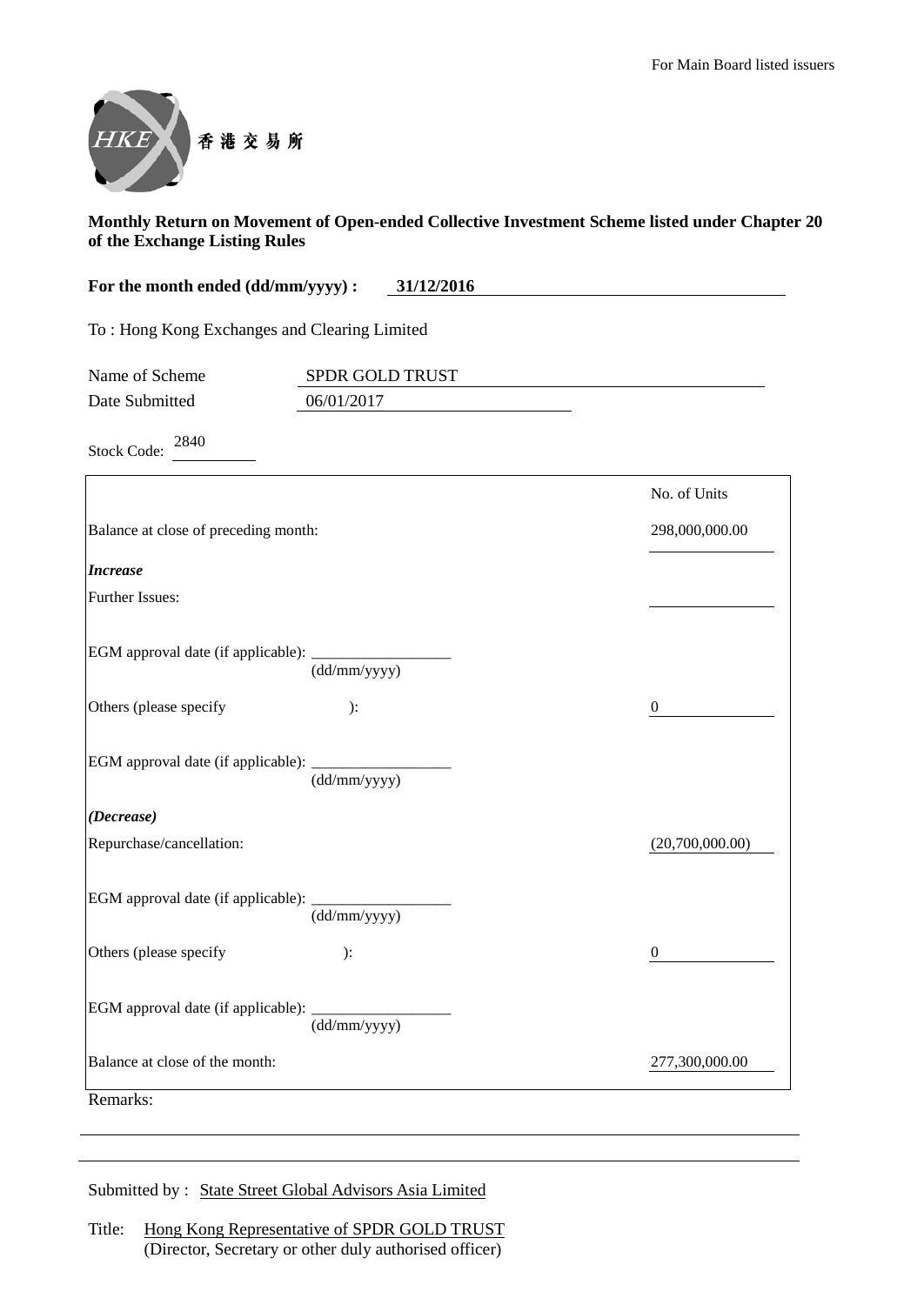

| For the month ended (dd/mm/yyyy) :           | 30/11/2016             |  |
|----------------------------------------------|------------------------|--|
| To: Hong Kong Exchanges and Clearing Limited |                        |  |
| Name of Scheme                               | <b>SPDR GOLD TRUST</b> |  |
| Date Submitted                               | 06/12/2016             |  |

Stock Code: 2840

|                                               |                                | No. of Units    |
|-----------------------------------------------|--------------------------------|-----------------|
| Balance at close of preceding month:          |                                | 317,700,000.00  |
| <b>Increase</b>                               |                                |                 |
| <b>Further Issues:</b>                        |                                |                 |
| EGM approval date (if applicable): _______    | $\frac{1}{(dd/mm/yyyy)}$       |                 |
| Others (please specify                        | ):                             | 4,500,000.00    |
| EGM approval date (if applicable): _______    | $\overline{(dd/mm/yyyy)}$      |                 |
| (Decrease)                                    |                                |                 |
| Repurchase/cancellation:                      |                                | (24,200,000.00) |
| EGM approval date (if applicable): __________ | (dd/mm/yyyy)                   |                 |
| Others (please specify                        | ):                             | $\mathbf{0}$    |
|                                               | (dd/mm/yyyy)                   |                 |
|                                               | Balance at close of the month: | 298,000,000.00  |

Submitted by : State Street Global Advisors Asia Limited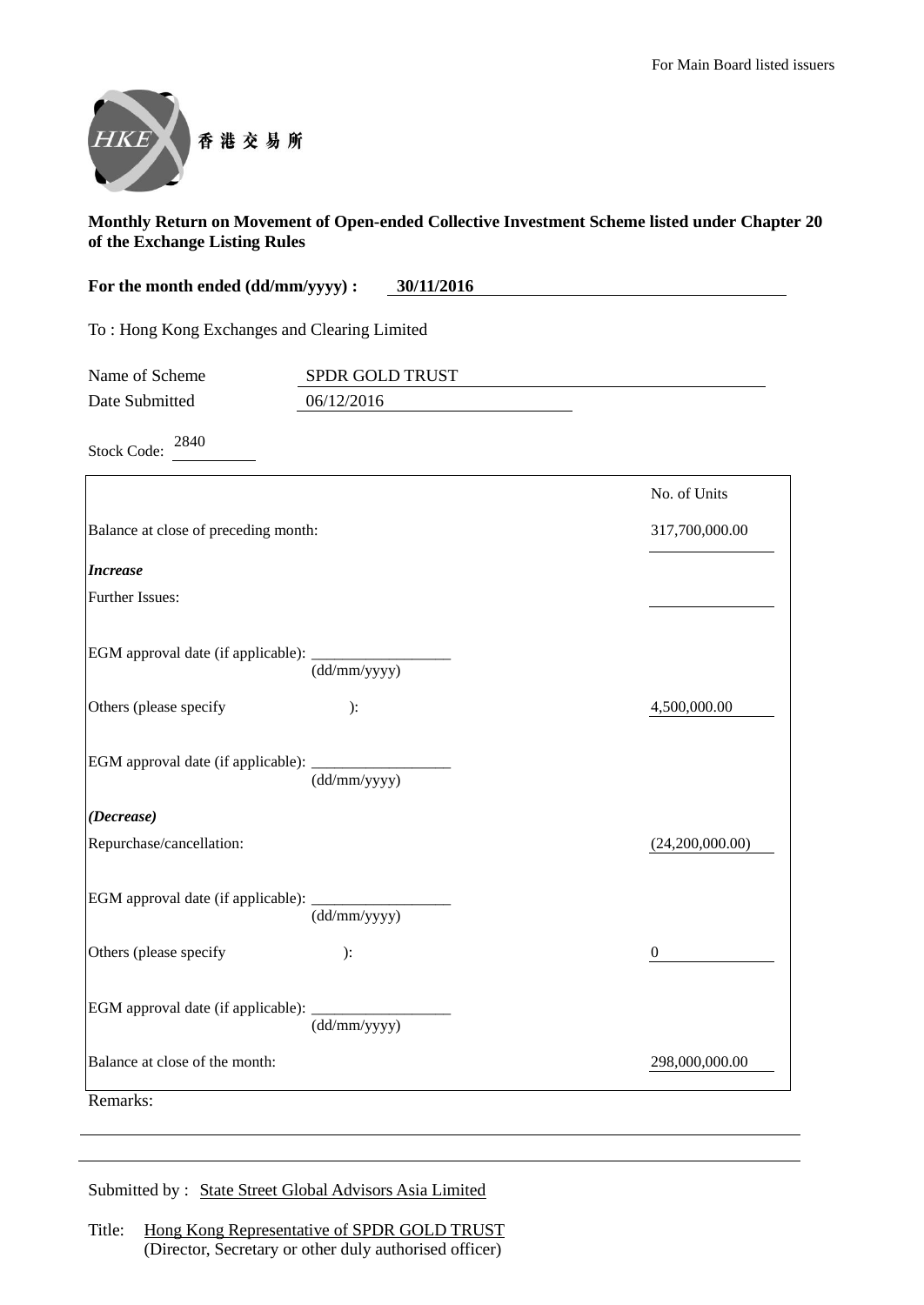

| For the month ended (dd/mm/yyyy) :           | 31/10/2016 |
|----------------------------------------------|------------|
| To: Hong Kong Exchanges and Clearing Limited |            |

| Name of Scheme | <b>SPDR GOLD TRUST</b> |  |
|----------------|------------------------|--|
| Date Submitted | 4/11/2016              |  |
|                |                        |  |

Stock Code: <sup>2840</sup>

|                                                   |                                 | No. of Units    |
|---------------------------------------------------|---------------------------------|-----------------|
| Balance at close of preceding month:              |                                 | 319,400,000.00  |
| <b>Increase</b>                                   |                                 |                 |
| Further Issues:                                   |                                 |                 |
| EGM approval date (if applicable): ______________ | $\frac{1}{(dd/mm/yyyy)}$        |                 |
| Others (please specify                            | ):                              | 8,700,000.00    |
| EGM approval date (if applicable): _______        | $\overline{\text{(dd/mm/yyy)}}$ |                 |
| (Decrease)                                        |                                 |                 |
| Repurchase/cancellation:                          |                                 | (10,400,000.00) |
| EGM approval date (if applicable):                | (dd/mm/yyyy)                    |                 |
| Others (please specify                            | ):                              | $\theta$        |
|                                                   | (dd/mm/yyyy)                    |                 |
| Balance at close of the month:                    |                                 | 317,700,000.00  |
| Remarks:                                          |                                 |                 |

Submitted by : State Street Global Advisors Asia Limited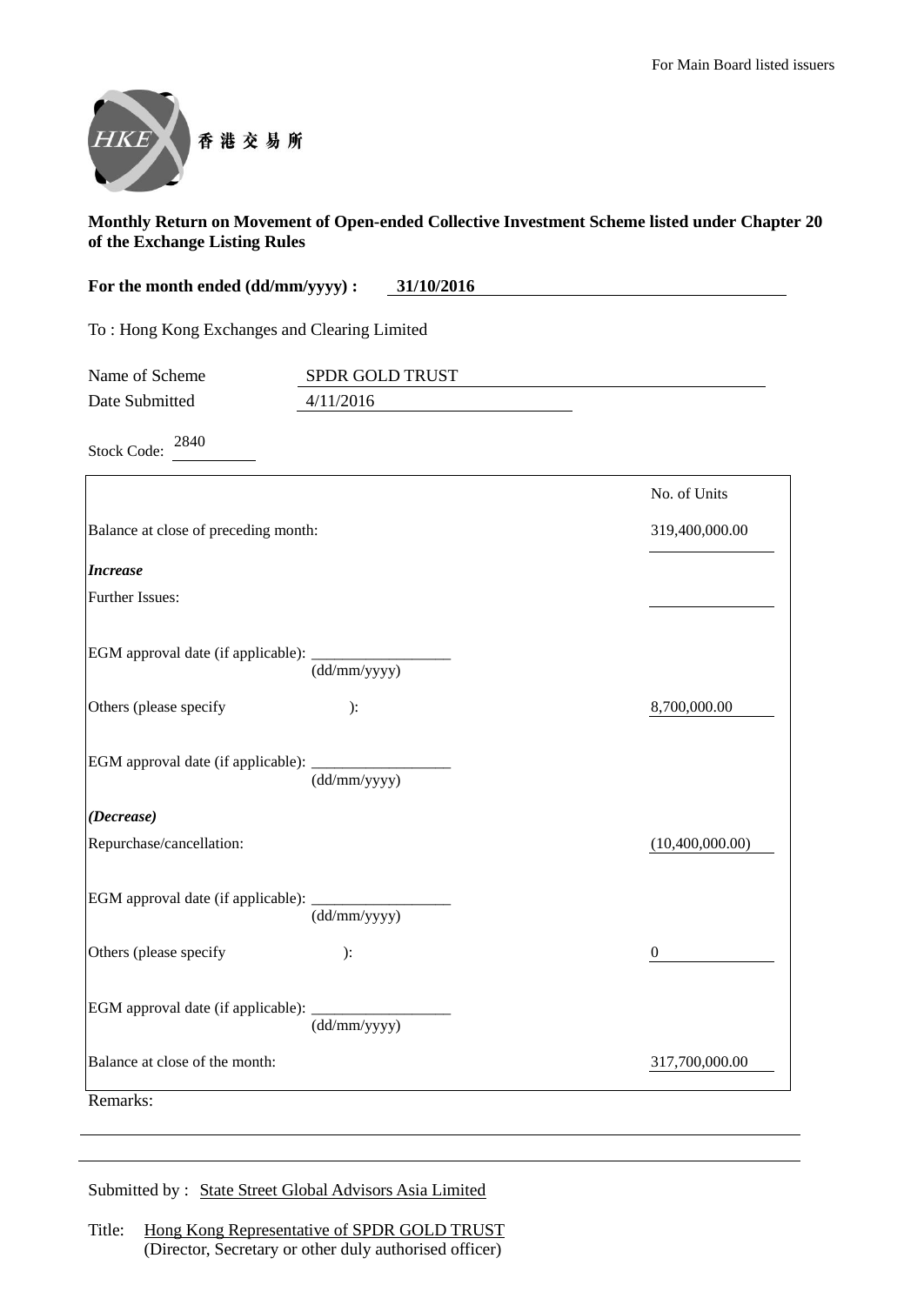

| For the month ended (dd/mm/yyyy) :               | 30/09/2016                      |                  |
|--------------------------------------------------|---------------------------------|------------------|
| To: Hong Kong Exchanges and Clearing Limited     |                                 |                  |
| Name of Scheme                                   | SPDR GOLD TRUST                 |                  |
| Date Submitted                                   | 6/10/2016                       |                  |
| 2840<br><b>Stock Code:</b>                       |                                 |                  |
|                                                  |                                 | No. of Units     |
| Balance at close of preceding month:             |                                 | 317,700,000.00   |
| <b>Increase</b>                                  |                                 |                  |
| <b>Further Issues:</b>                           |                                 |                  |
|                                                  | (dd/mm/yyyy)                    |                  |
| Others (please specify                           | ):                              | 12,500,000.00    |
| EGM approval date (if applicable): __________    | $\overline{\text{(dd/mm/yyy)}}$ |                  |
| (Decrease)                                       |                                 |                  |
| Repurchase/cancellation:                         |                                 | (10,800,000.00)  |
| EGM approval date (if applicable): _____________ | (dd/mm/yyyy)                    |                  |
| Others (please specify                           | ):                              | $\boldsymbol{0}$ |

Submitted by : State Street Global Advisors Asia Limited

(dd/mm/yyyy)

Balance at close of the month: 319,400,000.00

EGM approval date (if applicable):

Remarks: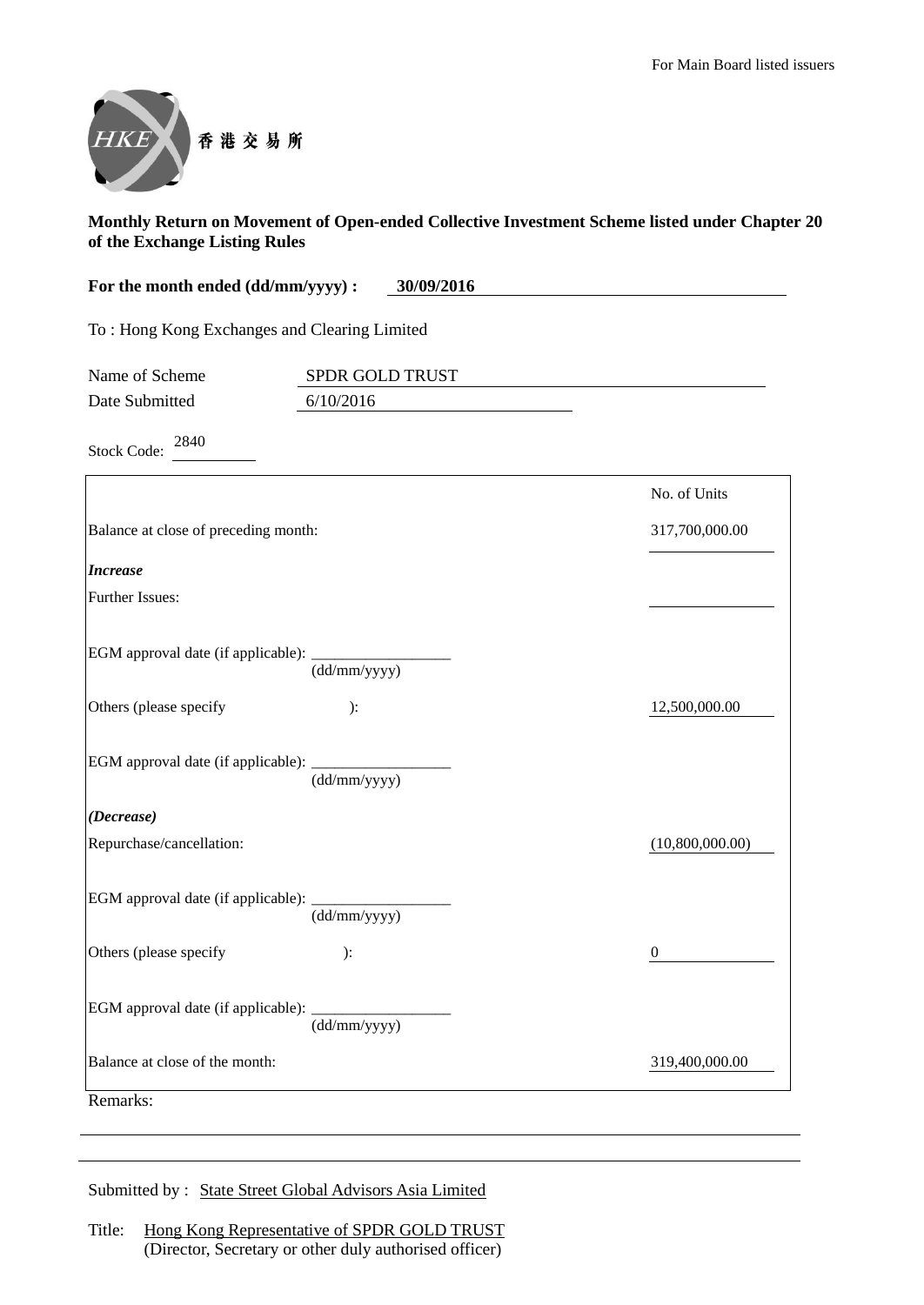$(13,900,000.00)$ 



#### **Monthly Return on Movement of Open-ended Collective Investment Scheme listed under Chapter 20 of the Exchange Listing Rules**

| For the month ended (dd/mm/yyyy) :           | 31/08/2016             |                |
|----------------------------------------------|------------------------|----------------|
| To: Hong Kong Exchanges and Clearing Limited |                        |                |
| Name of Scheme                               | <b>SPDR GOLD TRUST</b> |                |
| Date Submitted                               | 6/9/2016               |                |
| 2840<br><b>Stock Code:</b>                   |                        |                |
|                                              |                        | No. of Units   |
| Balance at close of preceding month:         |                        | 322,600,000.00 |
| <b>Increase</b>                              |                        |                |
| <b>Further Issues:</b>                       |                        |                |
|                                              |                        |                |
|                                              | (dd/mm/yyyy)           |                |
| Others (please specify                       | ):                     | 9,000,000.00   |
|                                              |                        |                |

EGM approval date (if applicable): (dd/mm/yyyy)

| (Decrease)               |
|--------------------------|
| Repurchase/cancellation: |
|                          |

| EGM approval date (if applicable): |              |  |
|------------------------------------|--------------|--|
|                                    | (dd/mm/yyyy) |  |
| Others (please specify)            | ):           |  |

Others (please specify ): 0 EGM approval date (if applicable): (dd/mm/yyyy) Balance at close of the month: 317,700,000.00

Remarks:

Submitted by : State Street Global Advisors Asia Limited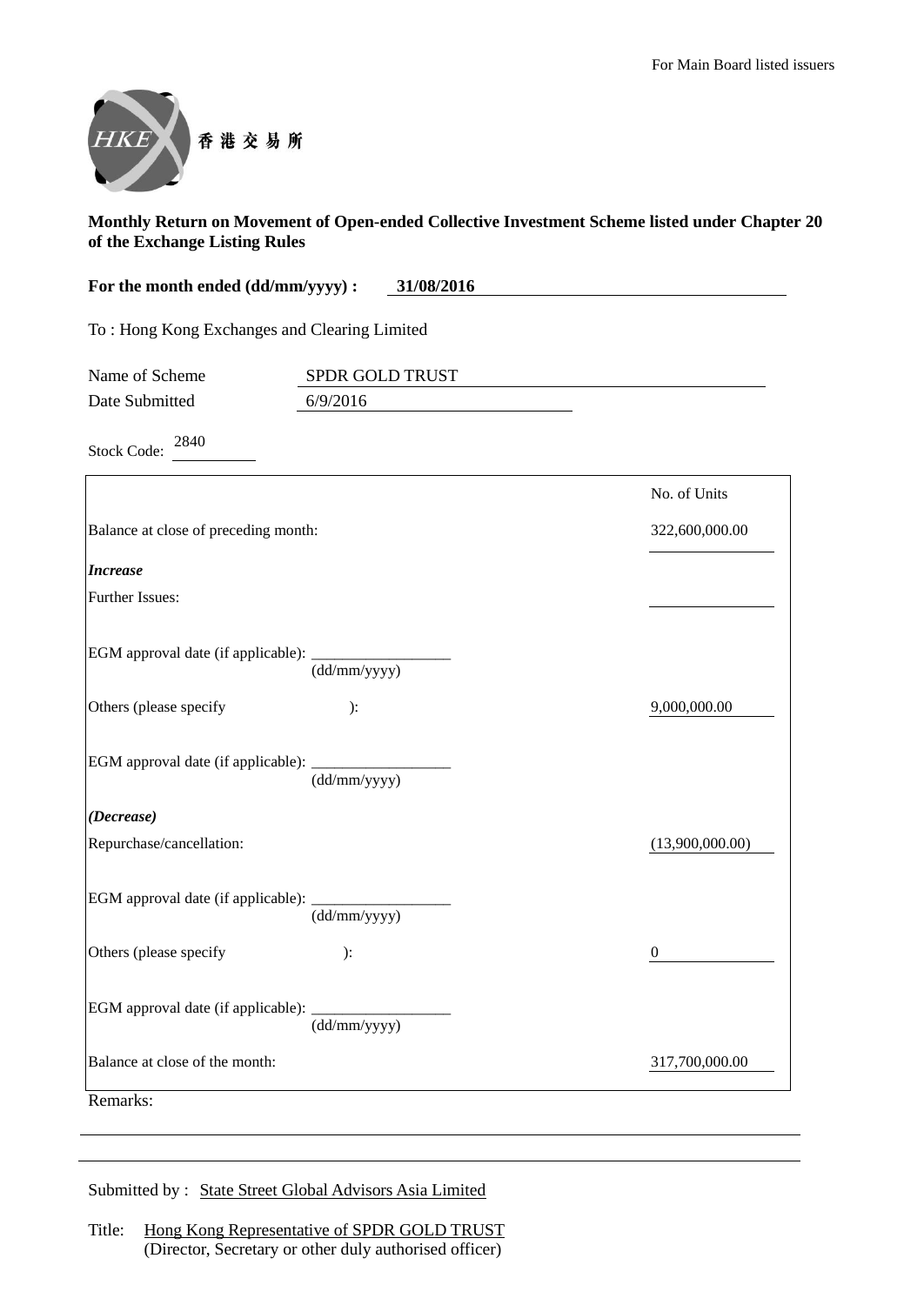

| For the month ended (dd/mm/yyyy) :           | 31/07/2016 |
|----------------------------------------------|------------|
| To: Hong Kong Exchanges and Clearing Limited |            |
|                                              |            |

| Name of Scheme | <b>SPDR GOLD TRUST</b> |  |
|----------------|------------------------|--|
| Date Submitted | 4/8/2016               |  |
|                |                        |  |

Stock Code: <sup>2840</sup>

|                                                  |                                  | No. of Units     |
|--------------------------------------------------|----------------------------------|------------------|
| Balance at close of preceding month:             |                                  | 319,800,000.00   |
| <b>Increase</b>                                  |                                  |                  |
| <b>Further Issues:</b>                           |                                  | 14,100,000.00    |
| EGM approval date (if applicable): _____________ | $\frac{1}{(dd/mm/yyyy)}$         |                  |
| Others (please specify                           | ):                               | $\boldsymbol{0}$ |
| EGM approval date (if applicable): _______       | $\overline{\text{(dd/mm/yyyy)}}$ |                  |
| (Decrease)                                       |                                  |                  |
| Repurchase/cancellation:                         |                                  | (11,300,000.00)  |
| EGM approval date (if applicable): ________      | $\overline{\text{(dd/mm/yyyy)}}$ |                  |
| Others (please specify                           | ):                               | $\theta$         |
|                                                  | (dd/mm/yyy)                      |                  |
| Balance at close of the month:                   |                                  | 322,600,000.00   |
| Remarks:                                         |                                  |                  |

Submitted by : State Street Global Advisors Asia Limited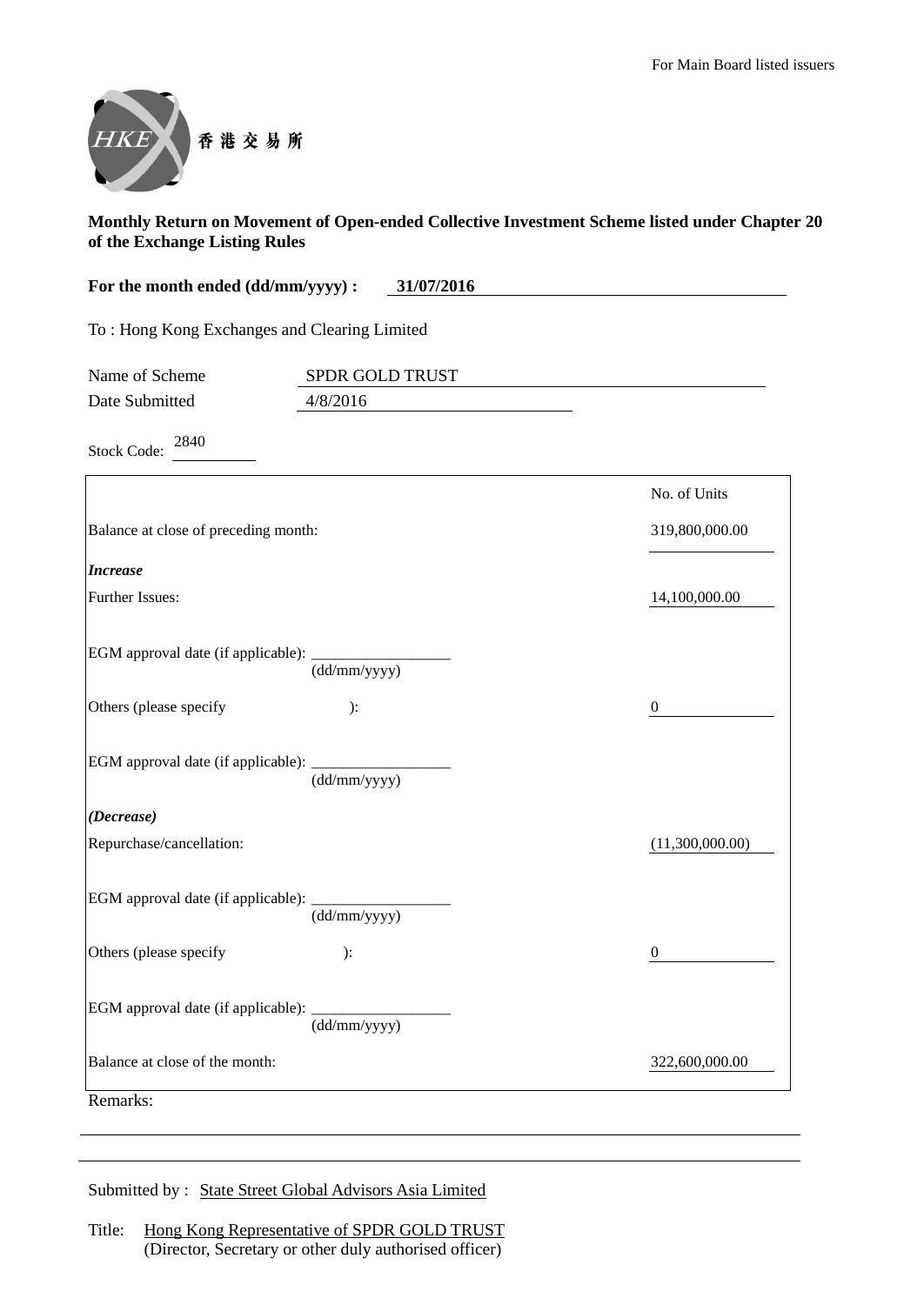

| For the month ended (dd/mm/yyyy) :           | 30/06/2016 |
|----------------------------------------------|------------|
| To: Hong Kong Exchanges and Clearing Limited |            |

| Name of Scheme | <b>SPDR GOLD TRUST</b> |  |
|----------------|------------------------|--|
| Date Submitted | 7/7/2016               |  |

Stock Code: <sup>2840</sup>

|                                                  |                           | No. of Units     |
|--------------------------------------------------|---------------------------|------------------|
| Balance at close of preceding month:             |                           | 292,300,000.00   |
| <b>Increase</b>                                  |                           |                  |
| <b>Further Issues:</b>                           |                           | 28,800,000.00    |
|                                                  | $\frac{1}{(dd/mm/yyyy)}$  |                  |
| Others (please specify                           | ):                        | $\boldsymbol{0}$ |
| EGM approval date (if applicable): _____________ | $(dd/\overline{mm/yyyy})$ |                  |
| (Decrease)                                       |                           |                  |
| Repurchase/cancellation:                         |                           | (1,300,000.00)   |
| EGM approval date (if applicable): ________      | (dd/mm/yyyy)              |                  |
| Others (please specify                           | ):                        | 0                |
|                                                  | (dd/mm/yyyy)              |                  |
| Balance at close of the month:                   |                           | 319,800,000.00   |

Submitted by : State Street Global Advisors Asia Limited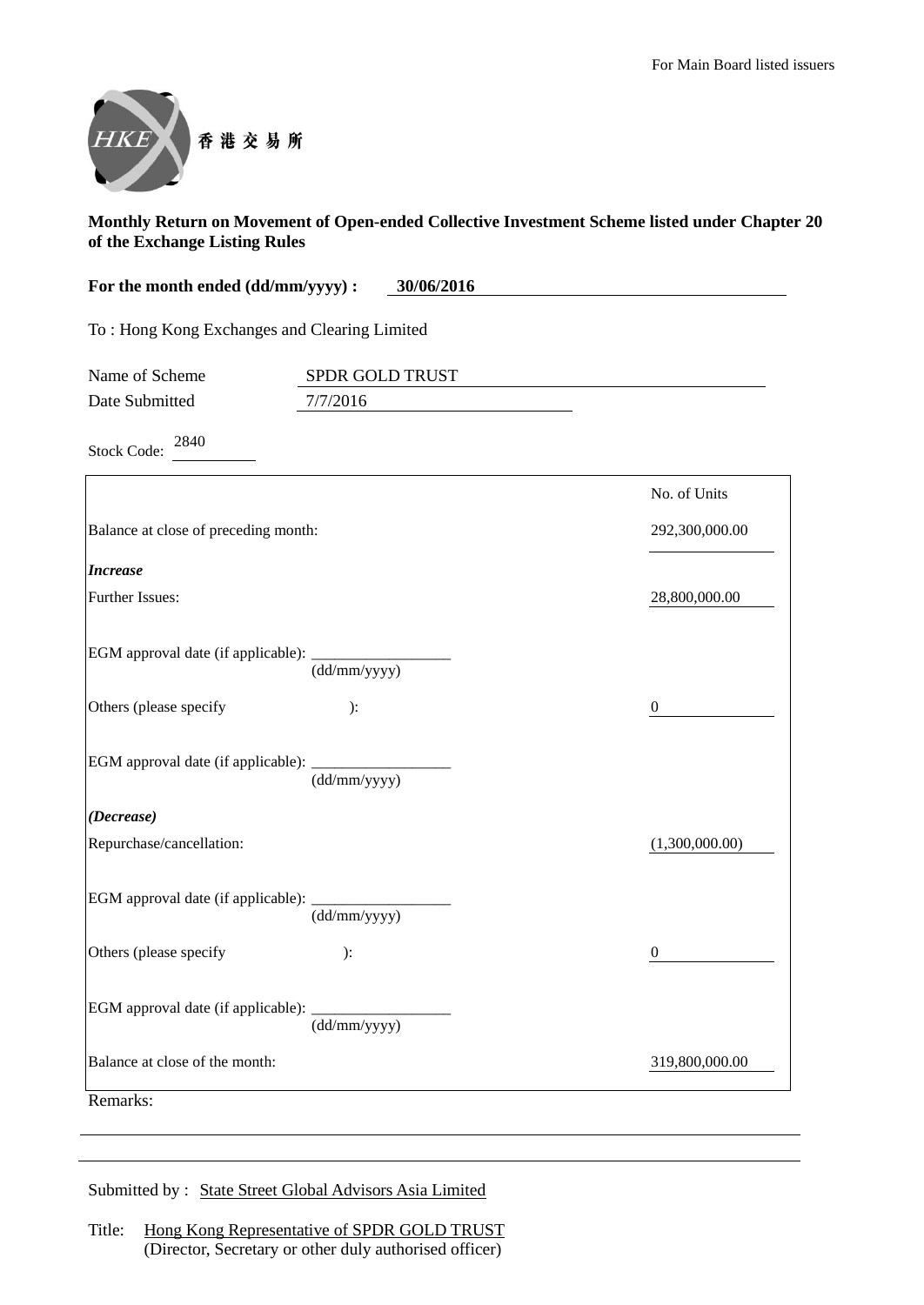

| For the month ended (dd/mm/yyyy) :           | 31/05/2016 |
|----------------------------------------------|------------|
| To: Hong Kong Exchanges and Clearing Limited |            |

| Name of Scheme | <b>SPDR GOLD TRUST</b> |
|----------------|------------------------|
| Date Submitted | 6/6/2016               |

Stock Code: <sup>2840</sup>

|                                            |                          | No. of Units   |
|--------------------------------------------|--------------------------|----------------|
| Balance at close of preceding month:       |                          | 270,500,000.00 |
| <b>Increase</b>                            |                          |                |
| Further Issues:                            |                          | 23,400,000.00  |
|                                            | $\frac{1}{(dd/mm/yyyy)}$ |                |
| Others (please specify                     | ):                       | $\overline{0}$ |
| EGM approval date (if applicable): _______ | (dd/mm/yyyy)             |                |
| (Decrease)                                 |                          |                |
| Repurchase/cancellation:                   |                          | (1,600,000.00) |
| EGM approval date (if applicable): _______ | (dd/mm/yyyy)             |                |
| Others (please specify                     | ):                       | $\mathbf{0}$   |
|                                            | (dd/mm/yyyy)             |                |
| Balance at close of the month:             |                          | 292,300,000.00 |
| Remarks:                                   |                          |                |

Submitted by : State Street Global Advisors Asia Limited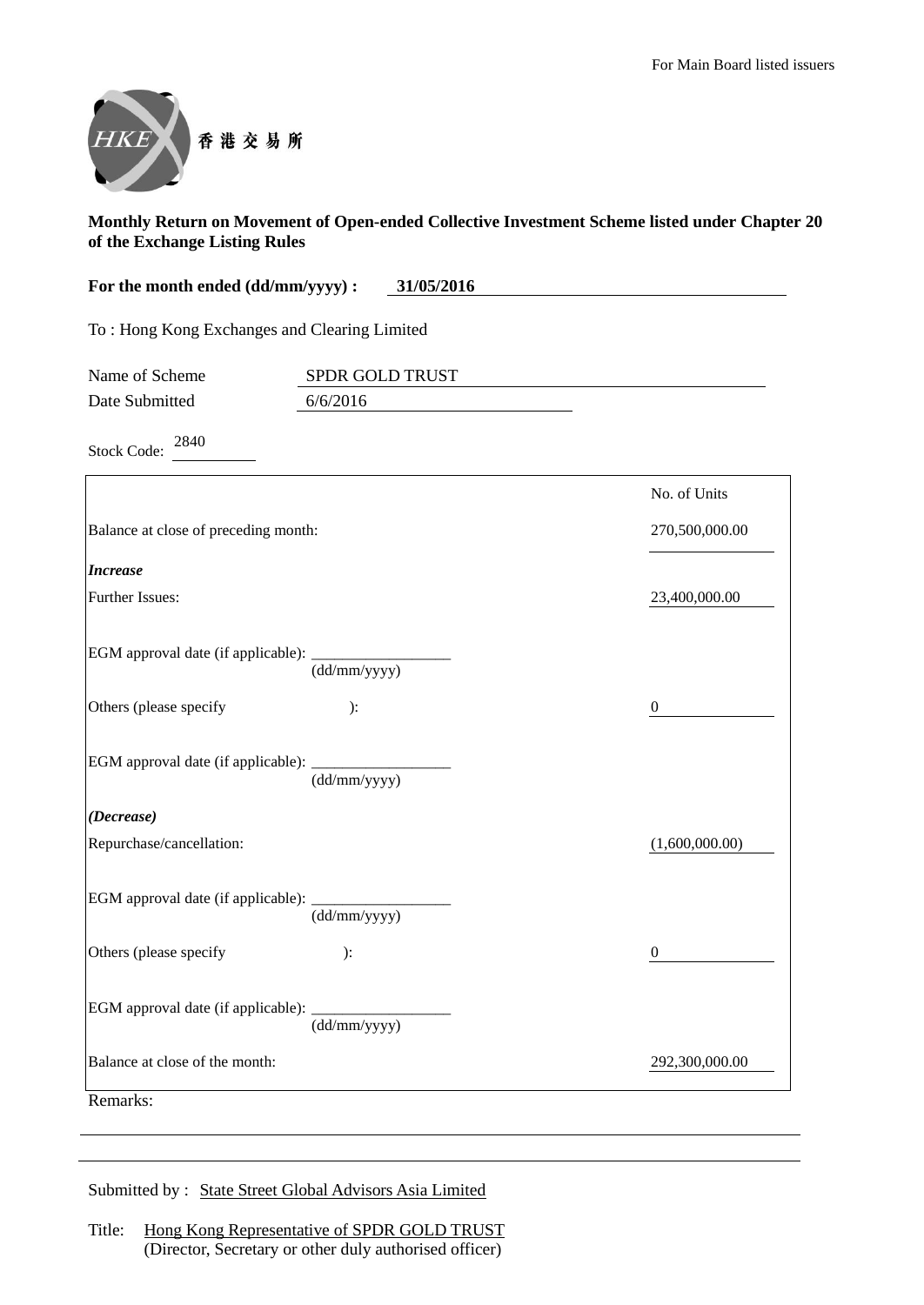

| For the month ended (dd/mm/yyyy) :           | 30/04/2016      |                  |
|----------------------------------------------|-----------------|------------------|
| To: Hong Kong Exchanges and Clearing Limited |                 |                  |
| Name of Scheme                               | SPDR GOLD TRUST |                  |
| Date Submitted                               | 6/5/2016        |                  |
| 2840<br><b>Stock Code:</b>                   |                 |                  |
|                                              |                 | No. of Units     |
| Balance at close of preceding month:         |                 | 275,500,000.00   |
| <b>Increase</b>                              |                 |                  |
| Further Issues:                              |                 | 3,900,000.00     |
| EGM approval date (if applicable): ________  | (dd/mm/yyyy)    |                  |
| Others (please specify                       | ):              | $\theta$         |
| EGM approval date (if applicable): _______   | (dd/mm/yyyy)    |                  |
| (Decrease)                                   |                 |                  |
| Repurchase/cancellation:                     |                 | (8,900,000.00)   |
| EGM approval date (if applicable):           | (dd/mm/yyyy)    |                  |
| Others (please specify                       | ):              | $\boldsymbol{0}$ |
| EGM approval date (if applicable): ________  | (dd/mm/yyyy)    |                  |
| Balance at close of the month:               |                 | 270,500,000.00   |
| Remarks:                                     |                 |                  |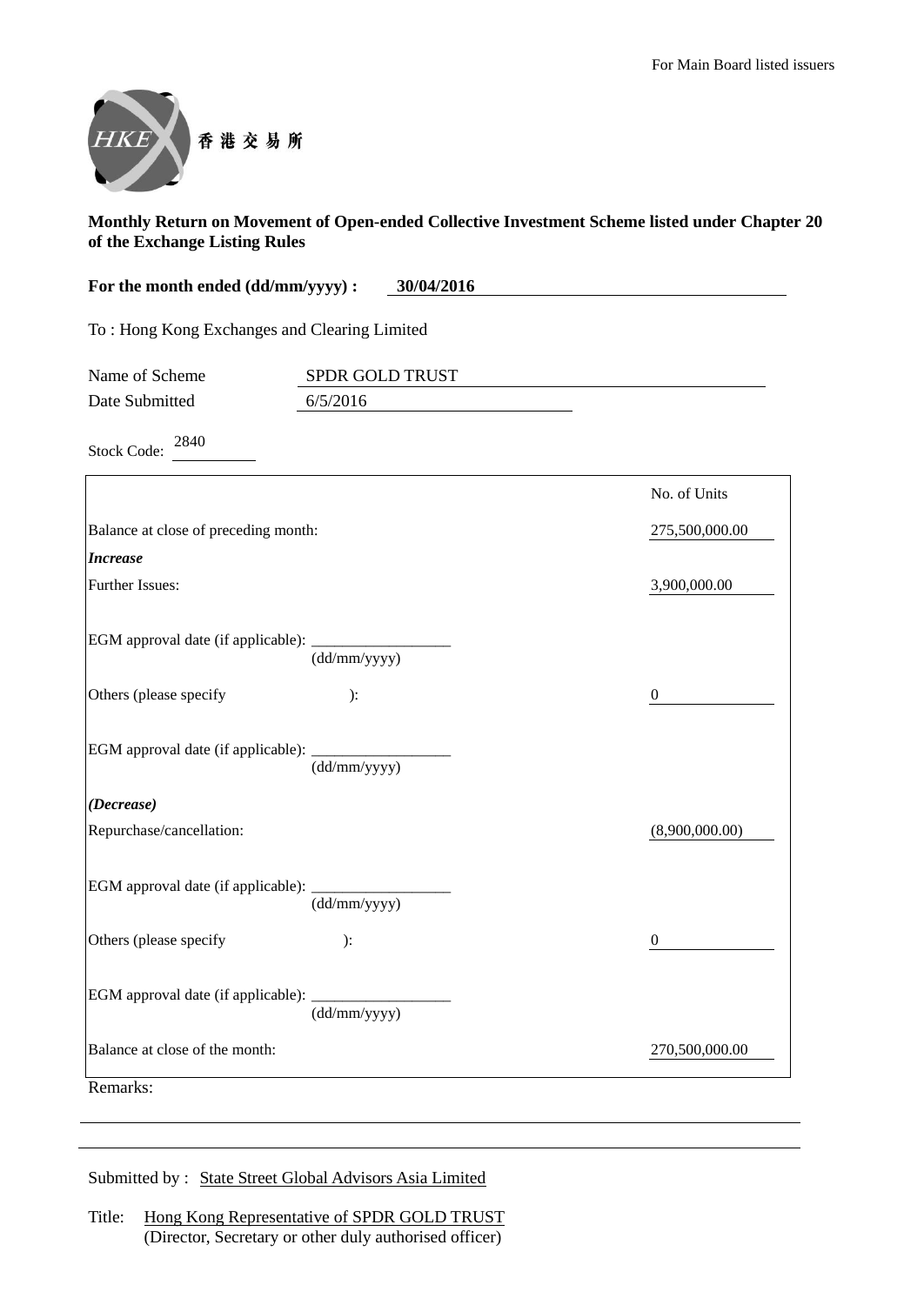

| For the month ended (dd/mm/yyyy) :<br>31/03/2016 |                 |                |
|--------------------------------------------------|-----------------|----------------|
| To: Hong Kong Exchanges and Clearing Limited     |                 |                |
| Name of Scheme                                   | SPDR GOLD TRUST |                |
| Date Submitted                                   | 7/4/2016        |                |
| 2840<br><b>Stock Code:</b>                       |                 |                |
|                                                  |                 | No. of Units   |
| Balance at close of preceding month:             |                 | 261,300,000.00 |
| <b>Increase</b>                                  |                 |                |
| <b>Further Issues:</b>                           |                 | 20,000,000.00  |
|                                                  | (dd/mm/yyyy)    |                |
| Others (please specify                           | ):              | $\overline{0}$ |
|                                                  | (dd/mm/yyyy)    |                |
| (Decrease)                                       |                 |                |
| Repurchase/cancellation:                         |                 | (5,800,000.00) |
| EGM approval date (if applicable): __________    |                 |                |

(dd/mm/yyyy) Others (please specify ): 0 EGM approval date (if applicable): \_\_\_\_\_\_\_\_\_\_\_\_\_\_\_\_\_\_ (dd/mm/yyyy) Balance at close of the month: 275,500,000.00 Remarks: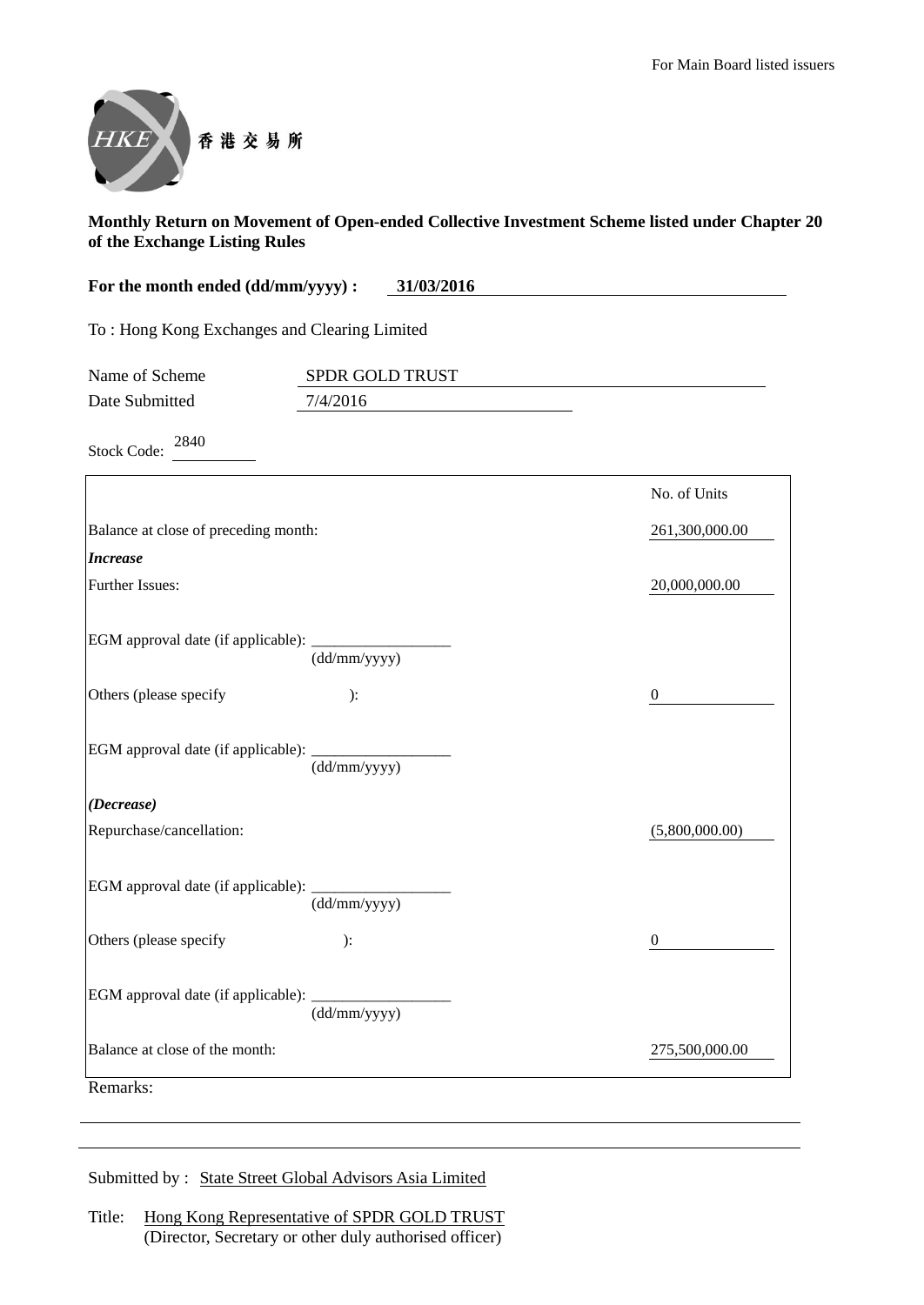

| For the month ended (dd/mm/yyyy) :<br>29/02/2016            |                 |                  |
|-------------------------------------------------------------|-----------------|------------------|
| To: Hong Kong Exchanges and Clearing Limited                |                 |                  |
| Name of Scheme                                              | SPDR GOLD TRUST |                  |
| Date Submitted                                              | 4/3/2016        |                  |
| 2840<br><b>Stock Code:</b>                                  |                 |                  |
|                                                             |                 | No. of Units     |
| Balance at close of preceding month:                        |                 | 224,900,000.00   |
| <b>Increase</b>                                             |                 |                  |
| <b>Further Issues:</b>                                      |                 | 38,600,000.00    |
| EGM approval date (if applicable): ______                   | (dd/mm/yyyy)    |                  |
| Others (please specify                                      | ):              | $\bf{0}$         |
| EGM approval date (if applicable):                          | (dd/mm/yyyy)    |                  |
| (Decrease)                                                  |                 |                  |
| Repurchase/cancellation:                                    |                 | (2,200,000.00)   |
| EGM approval date (if applicable):                          | (dd/mm/yyyy)    |                  |
| Others (please specify                                      | ):              | $\boldsymbol{0}$ |
| EGM approval date (if applicable): $\frac{1}{(dd/mm/yyyy)}$ |                 |                  |
| Balance at close of the month:                              |                 | 261,300,000.00   |

Remarks: